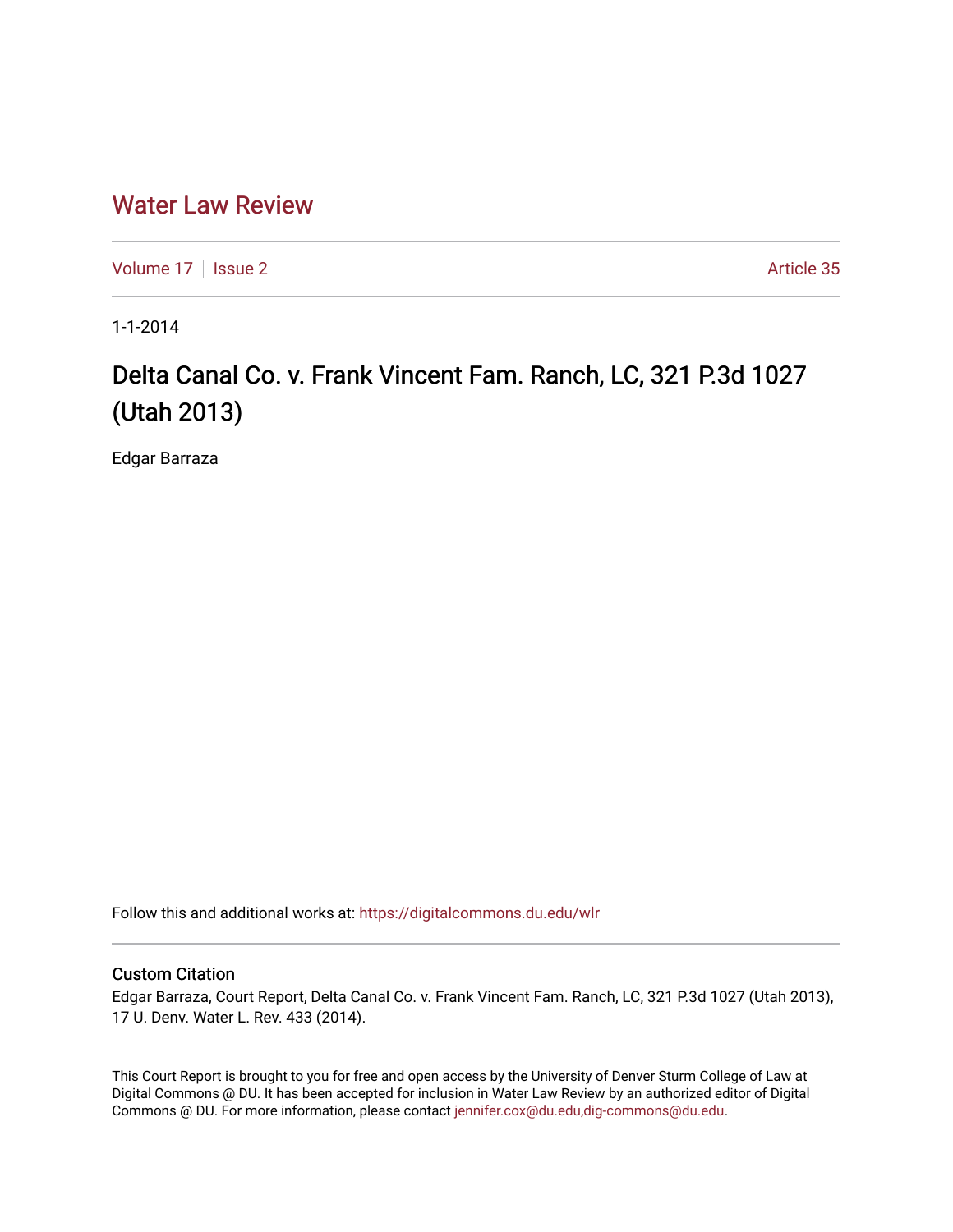**court** did not err in concluding the State owns the mineral interests under the shore zone.

Consequently, the Court affirmed summary judgment for the State. However, the Court stressed that its decision does not preclude an upland owner from taking to the low watermark if it can establish a chain of title wherein the State granted its equal footing interest to the upland owner.

*Ashley Basta*

## **UTAH**

**Delta Canal Co. v. Frank Vincent Fam. Ranch, LC, 321 P.3d 1027 (Utah 2013) (holding** (i) partial forfeiture was available before statutory amendment specifically providing for such forfeiture became effective when forfeiture was inherent in the principle of beneficial use; and (ii) statutory exemption for time periods when water was insufficient to satisfy a water allowance did not prevent forfeiture of available but unused water).

Delta Canal Company, Melville Irrigation Company, Abraham Irrigation Company, and Central Utah Water Company (collectively, "Irrigation Companies") and Frank Vincent Family Ranch ("Vincent") were water rights holders on the Sevier River system. Vincent purchased the water right at issue from the Samuel McIntyre Investment Company (McIntyre) in **1998.** McIntyre originally obtained the water right in **1936** as part of the general adjudication of the Sevier River system. **A** district court at the time issued the "Cox Decree," awarding McIntyre twenty-two cubic feet of water per second (c.f.s.) from March **1** through October 1 of each year and a storage component from April **16** to October **1.** The Irrigation Companies filed a complaint alleging that Vincent partially forfeited and partially abandoned its water right.

The Irrigation Companies alleged that during the twenty-two year period leading up to the filing of their **2008** complaint, Vincent and McIntyre forfeited and abandoned a portion of their water right. They claimed that from **1988** to **1998** McIntyre irrigated only **830** of its *1,051.5* acres, and that Vincent cultivated less than **900** acres after **1998.** Vincent countered that it did not cultivate the full acreage for several reasons: first, the Sevier River Commissioner reduced Vincent's diversion right during water shortages; next, Vincent could not use the land beneficially due to frozen and unprepared ground; and finally, no storage right was available at that time.

The district court held Utah law did not provide for partial forfeiture or partial abandonment before 2002, and an exception in Utah Code section **73-** 1-4(3)(f)(i) shielded Vincent from the same after 2002. The exception provided that partial forfeiture and partial abandonment provisions did not apply in times when surface water sources did not yield sufficient water to satisfy the water right, or when groundwater was unavailable due to sustained drought. The district court found that because Vincent had not received an uninterrupted flow of twenty-two c.f.s. between 2002 and the filing of the complaint, the Irrigation Companies could not claim partial forfeiture or abandonment. Accordingly, the district court granted summary judgment in favor of Vincent. The Irrigation Companies appealed to the Utah Supreme Court ("Court").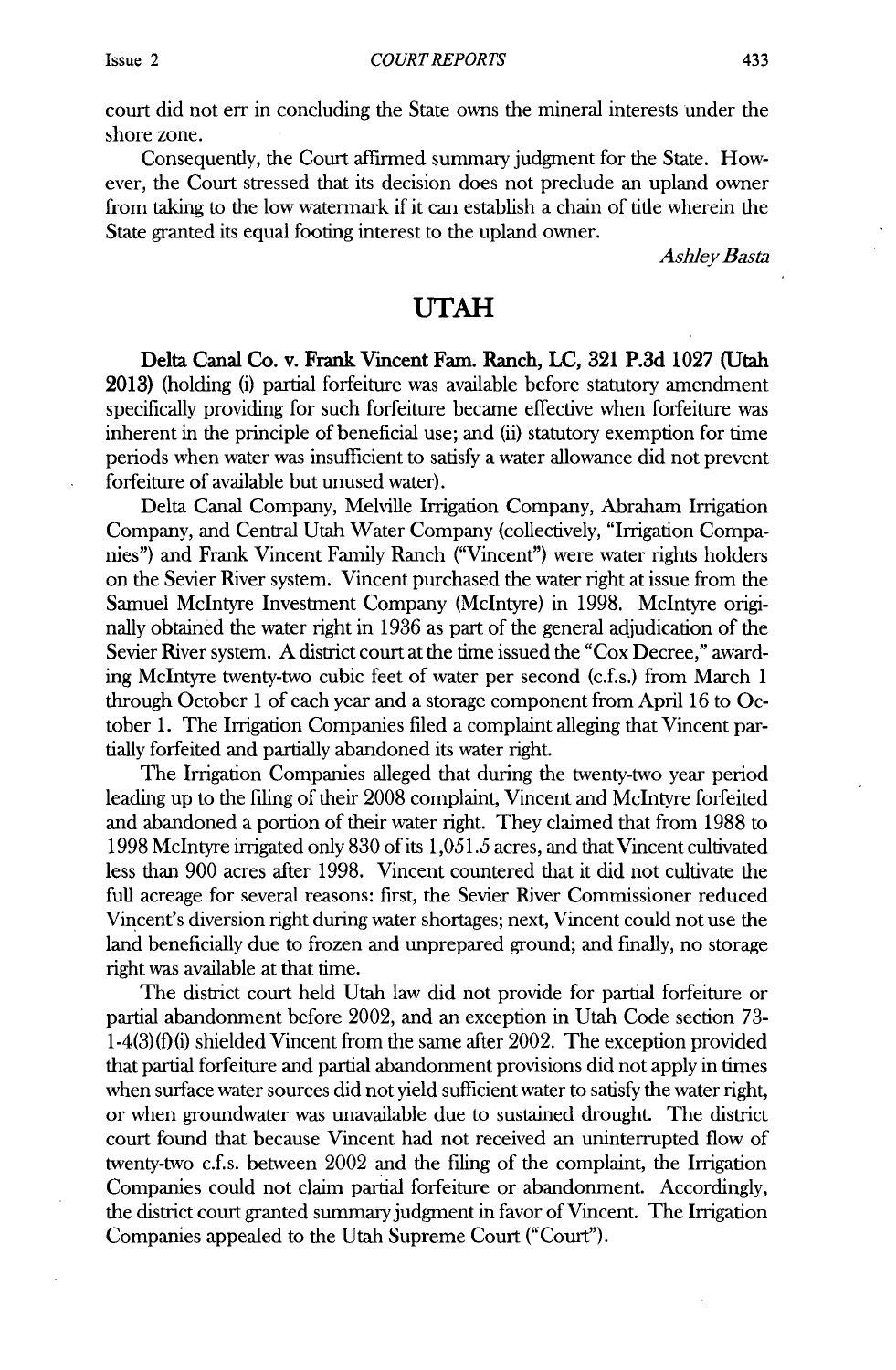First, the Court addressed whether partial forfeiture was available in Utah before 2002. Vincent argued that such doctrine was not available and cited precedent holding that Utah statutes did not address partial forfeiture. The Court disagreed and determined that a review of the case law showed that the recognition of partial forfeiture extended as far back as **1897.** In addition, the Court noted the pre-2002 Utah Code provision, which provided that a water right ceased when an appropriator abandons or stops using water for a five year period, **did** not specify whether "water right" should be read to include portions of an appropriator's water right. Accordingly, the Court observed that a reasonable interpretation of this provision could state that forfeiture occurs when an appropriator ceases to use either a portion or the entirety of the water right. In resolving that ambiguity, the Court examined Utah's forfeiture and beneficial use statutes under the principle that the interpretation of a statute must be **in** harmony with neighboring provisions. It rejected Vincent's interpretation that partial use was sufficient to maintain a water right under the forfeiture statute, as this was inconsistent with Utah's beneficial use policy of preventing water from running without its application to beneficent uses, such as those promoting conservation, recreation, and other values deemed socially desirable, for any number of years. The Court concluded that forfeiture and partial forfeiture were inherent in the concept of beneficial use, and that when read together, the forfeiture and beneficial use statutes allowed the forfeiture of a water right in part or in whole.

Next, the Court considered whether the exemption in the post-2002 Utah forfeiture statute disallowed the forfeiture of Vincent's water right. The Court rejected the district court's interpretation that the statutory exemption barred forfeiture of any amount in periods when a water right was not satisfied. It considered that such interpretation was inconsistent with beneficial use, **by** which validity of a water right is contingent on use. The Court reasoned that such interpretation would allow an appropriator to use a small deficit of water to protect a water right from forfeiture even if most of the water was actually available but not put to use. However, the Court maintained that the post-2002 statute was a codification of the common law physical-causes exception, which protected appropriators from forfeiture who made beneficial use of material amounts of available water.

Subsequently, the Court addressed whether Vincent had abandoned a portion of its water right. The Court disagreed with the district court's summary judgment ruling on the abandonment claim, because such ruling hinged on the same erroneous interpretation of the physical-causes exception statute. Further, the Court determined that abandonment was not a statutory claim under the forfeiture provisions. The Court reasoned that abandonment was different from forfeiture because it required definite intent to relinquish a water right and did not require a specific period of time, whereas forfeiture required that the appropriator cease to use the water for a period of five years. Accordingly, the Court reversed the grant of summary judgment on the abandonment claim and remanded for reconsideration.

Further, the Court considered the extent of Vincent's water right. The Court determined that Vincent's water right was not a continuous award. It pointed out that the Cox Decree specified only flow and allowing a constant